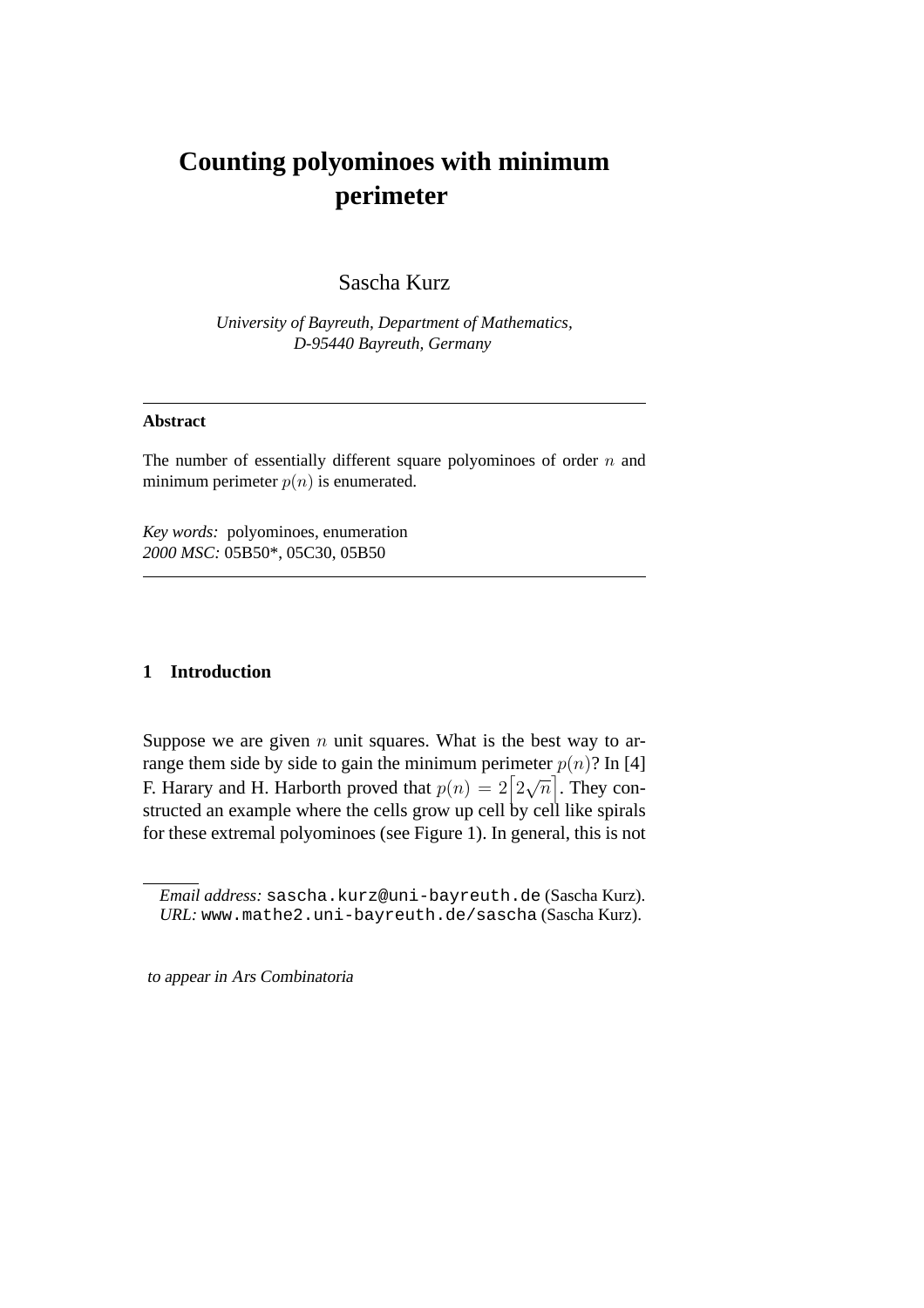

Figure 1. Spiral construction.

the only possibility to reach the minimum perimeter. Thus the question arises to determine the number  $e(n)$  of different square polyominoes of order n and with minimum perimeter  $p(n)$  where we regard two polyominoes as equal if they can be mapped onto each other by translations, rotations, and reflections.

We will show that these extremal polyominoes can be obtained by deleting squares at the corners of rectangular polyominoes with the minimum perimeter  $p(n)$  and with at least n squares. The process of deletion of squares ends if  $n$  squares remain forming a desired extremal polyomino. This process leads to an enumeration of the polyominoes with minimum perimeter  $p(n)$ .

**Theorem 1.** The number  $e(n)$  of polyominoes with n squares and minimum perimeter  $p(n)$  is given by

$$
e(n) = \begin{cases} 1 & \text{if } n = s^2, \\ \lfloor -\frac{1}{2} + \frac{1}{2}\sqrt{1+4s-4t} \rfloor & \\ \sum_{c=0}^{s} r_{s-c-c^2-t} & \text{if } n = s^2 + t, \\ 0 < t < s, \\ 1 & \text{if } n = s^2 + s, \\ q_{s+1-t} + \sum_{c=1}^{s+1-t} r_{s+1-c^2-t} & \text{if } n = s^2 + s + t, \\ 0 < t \le s, \end{cases}
$$

2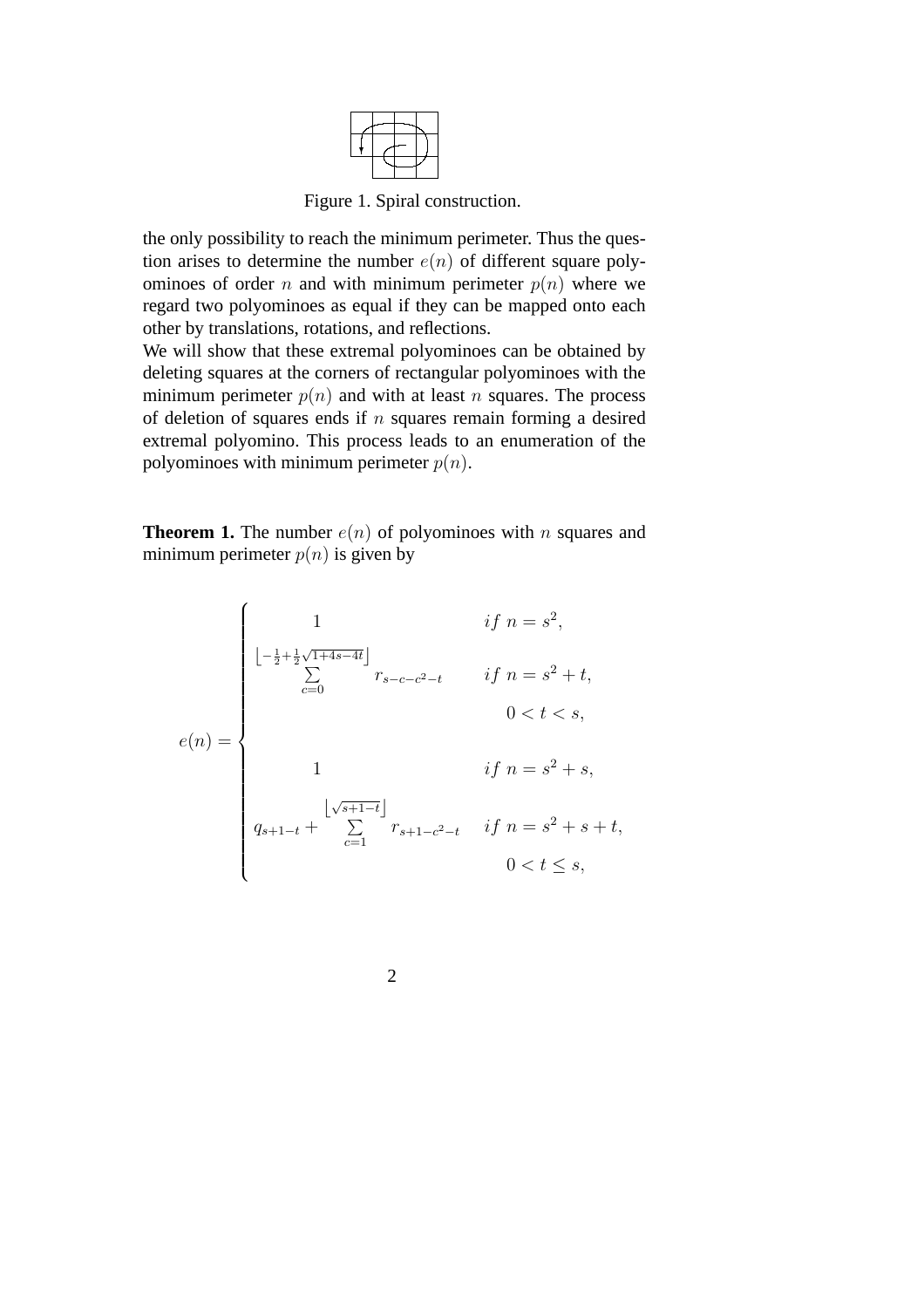with  $s = \lfloor$ √  $\overline{n}$ , and with  $r_k$ ,  $q_k$  being the coefficient of  $x^k$  in the following generating function  $r(x)$  and  $q(x)$ , respectively. The two generating functions

$$
s(x) = 1 + \sum_{k=1}^{\infty} x^{k^2} \prod_{j=1}^{k} \frac{1}{1 - x^{2j}}
$$

and

$$
a(x) = \prod_{j=1}^{\infty} \frac{1}{1 - x^j}
$$

are used in the definition of

$$
r(x) = \frac{1}{4} \left( a(x)^4 + 3a(x^2)^2 \right)
$$

and

$$
q(x) = \frac{1}{8} (a(x)^4 + 3a(x^2)^2 + 2s(x)^2 a(x^2) + 2a(x^4))
$$
.

The behavior of  $e(n)$  is illustrated in Figure 2. It has a local maximum at  $n = s^2 + 1$  and  $n = s^2 + s + 1$  for  $s \ge 1$ . Then  $e(n)$ decreases to  $e(n) = 1$  at  $n = s^2$  and  $s = s^2 + s$ . In the following we give lists of the values of  $e(n)$  for  $n \leq 144$  and of the two maximum cases  $e(s^2 + 1)$  and  $e(s^2 + s + 1)$  for  $s \le 49$ ,

 $e(n) = 1, 1, 2, 1, 1, 1, 4, 2, 1, 6, 1, 1, 1, 4, 2, 1, 11, 6, 1, 1, 28, 11,$ , 2, 1, 35, 11, 6, 1, 1, 65, 28, 11, 4, 2, 1, 73, 35, 11, 6, 1, 1, 147, 65, , 11, 4, 2, 1, 182, 73, 35, 11, 6, 1, 1, 321, 147, 65, 28, 11, 4, 2, 1, , 182, 73, 35, 11, 6, 1, 1, 678, 321, 147, 65, 28, 11, 4, 2, 1, 816, , 182, 73, 35, 11, 6, 1, 1, 1382, 678, 321, 147, 65, 28, 11, 4, 2, 1, , 816, 374, 182, 73, 35, 11, 6, 1, 1, 2738, 1382, 678, 321, 147,

3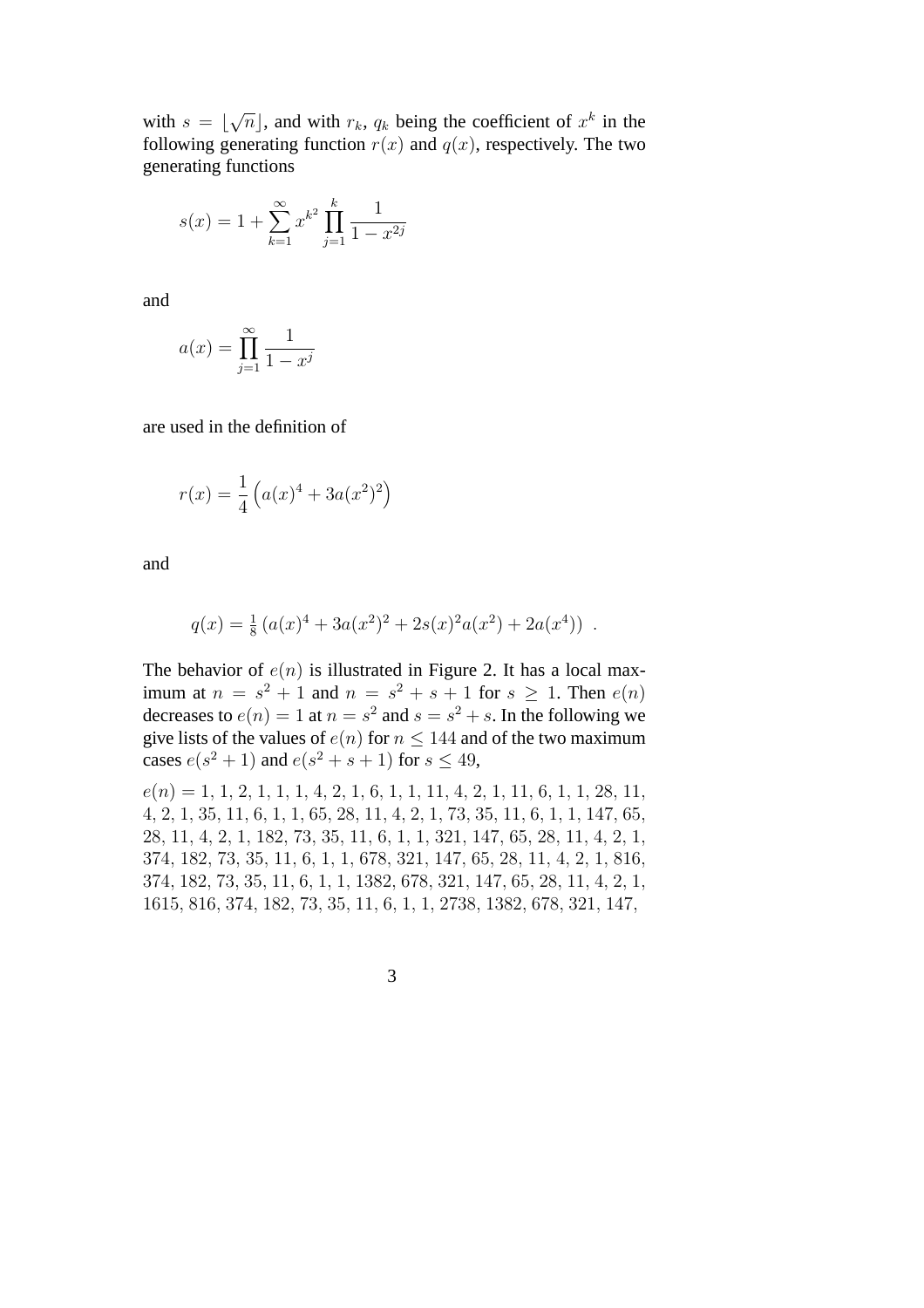

Figure 2.  $e(n)$  for  $n \leq 100$ .

, 28, 11, 4, 2, 1, 3244, 1615, 816, 374, 182, 73, 35, 11, 6, 1, 1, , 2738, 1382, 678, 321, 147, 65, 28, 11, 4, 2, 1,

 $e(s^2 + 1) = 1, 1, 6, 11, 35, 73, 182, 374, 816, 1615, 3244,$ , 11678, 21353, 38742, 68541, 120082, 206448, 351386, , 978626, 1605582, 2610694, 4201319, 6705559, 10607058, , 25937765, 40122446, 61629301, 94066442, 142668403, , 322514429, 480921808, 713356789,

, 1546475040, 2261006940, 3290837242, 4769203920, , 9893497078, 14165630358, 20206501603, , 40672085930, 57404156326, 80751193346,

 $e(s^2 + s + 1) = 2, 4, 11, 28, 65, 147, 321, 678, 1382, 2738,$ , 9985, 18452, 33455, 59616, 104556, 180690, 308058, , 863037, 1420480, 2314170, 3734063, 5970888, 9466452, , 23235296, 36000876, 55395893, 84680624, 128636339, , 291620864, 435422540, 646713658, 955680734, , 2057063947, 2997341230, 4348440733, 6282115350, , 12954509822, 18496005656, 26311093101,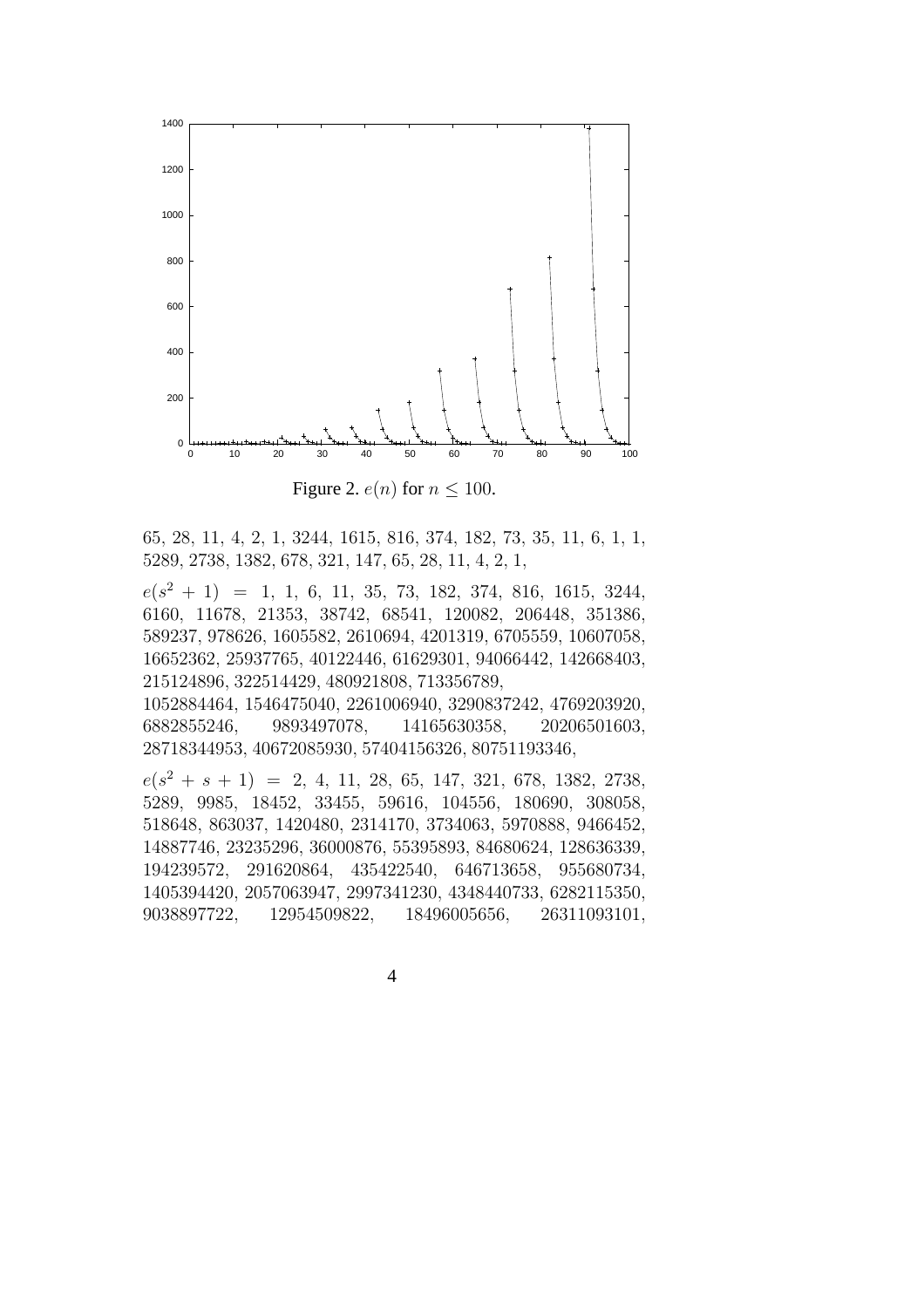### **2 Proof of Theorem 1**

The perimeter cannot be a minimum if the polyomino is disconnected or if it has holes. For connected polyominoes without holes the property of having the minimum perimeter is equivalent to the property of having the maximum number of common edges since an edge which does not belong to two squares is part of the perimeter. The maximum number of common edges  $B(n)$  is determined in [4] to be

$$
B(n) = 2n - \left[2\sqrt{n}\right].\tag{\star}
$$

Denote the degree of a square by the number of its edge-to-edge neighbors. There is a closed walk trough all edge-to-edge neighboring squares of the perimeter. Now we use the terms of graph theory [3] and consider the squares as vertices. So we can define  $H$  to be the cycle  $x_1x_2...x_kx_1$  where the  $x_i$  are the squares of the above defined closed walk. For short we will set  $|H| = k$  in the following



Figure 3.

lemmas. We would like to mention that  $x_i = x_j$  with  $i \neq j$  is possible in this definition. An example is depicted in Figure 3 together with the corresponding graph of  $H$ . Let furthermore  $h_i$  denote the number of squares  $x_j$  in H having degree i in the given polyomino.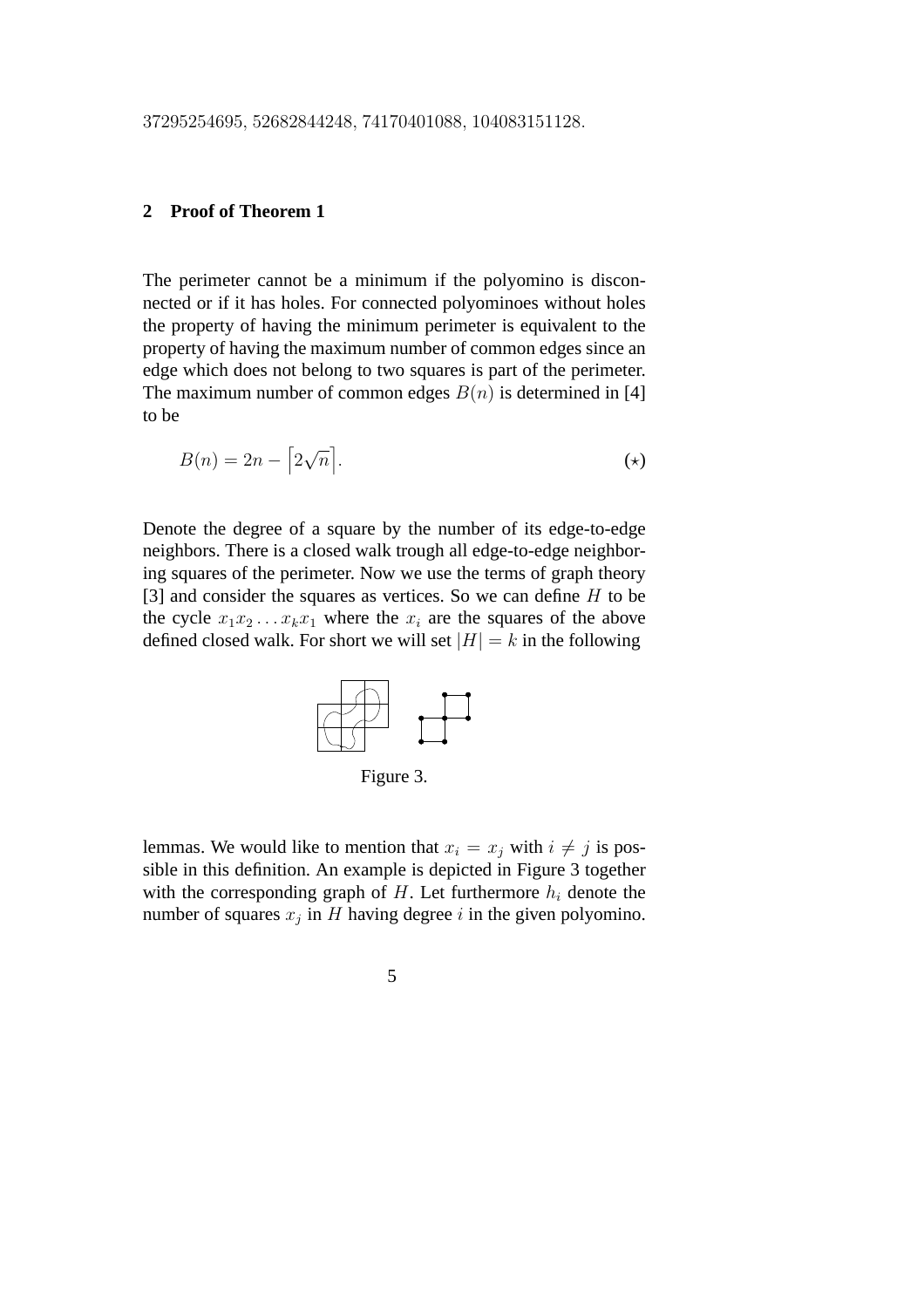$$
|H| = h_1 + h_2 + h_3 + h_4.
$$

If a polyomino with minimum perimeter  $p(n)$  contains a square of degree 1 (i.e.  $h_1 > 0$ ) then  $B(n) - B(n - 1) = 1$ . Considering the formula ( $\star$ ) for  $B(n)$ , this is equivalent to  $n = s^2 + 1$  or  $n =$  $s^2 + s + 1$  so that we can assume  $h_1 = 0$  in general. In the following two lemmas we prove a connection between the number of common edges of a polyomino and  $|H|$ .

**Lemma 1.** If  $h_1 = 0$  then  $h_2 = h_4 + 4$ .

*Proof.* Consider the polygon connecting the centers of the squares of H. For  $2 \le i \le 4$  there is an inner angle of  $\frac{(i-1)\pi}{2}$  in a square of degree *i*. The sum of the angles of an |H|-gon is  $(|H| - 2)\pi$ . Thus

$$
(h_2 + h_3 + h_4 - 2)\pi = h_2 \frac{\pi}{2} + h_3 \pi + h_4 \frac{3\pi}{2}
$$

implies the desired equation.  $\Box$ 

**Lemma 2.** If  $h_1 = 0$  then the number m of common edges of squares of the polyomino is

$$
m = 2n - \frac{|H|}{2} - 2.
$$

*Proof.* Every inner square of the polyomino has 4 neighbors. Counting the common edges twice yields

$$
2m = 4(n - |H|) + 2h_2 + 3h_3 + 4h_4.
$$

From Lemma 1 we obtain

$$
2m = 4n - 4|H| + 3(h_2 + h_3 + h_4) - 4 = 4n - |H| - 4. \quad \Box
$$

$$
\overline{6}
$$

So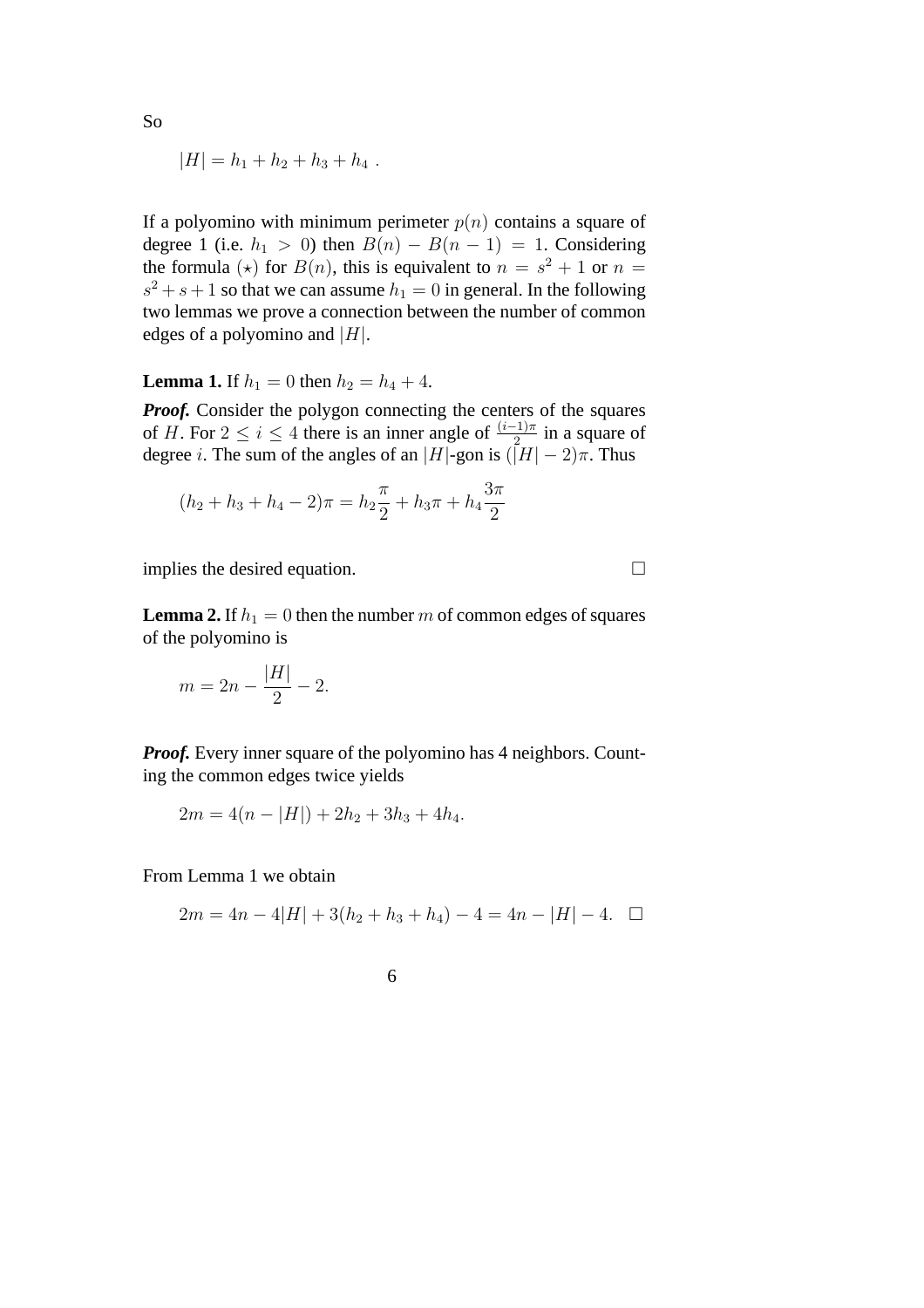In the next lemma we use the knowledge of  $|H|$  to bound the number of squares  $n$  of a polyomino.

**Lemma 3.** For the maximum area  $A(|H|)$  of a polyomino with boundary H and  $h_1 = 0$  we have

$$
A(|H|)=\begin{cases} \left(\frac{|H|+4}{4}\right)^2 & if \ |H|\equiv 0 \ (mod\, 4), \\ \left(\frac{|H|+4}{4}\right)^2-\frac{1}{4} \ if \ |H|\equiv 2 \ (mod\, 4). \end{cases}
$$

*Proof.* Because of Lemma 2 the integer |H| has to be an even number. Consider the smallest rectangle surrounding a polyomino and denote the side lengths by  $a$  and  $b$ . Using the fact that the cardinality of the boundary  $H$  of a polyomino is at least the cardinality of the boundary of its smallest surrounding rectangle we conclude  $|H| > 2a + 2b - 4$ . The maximum area of the rectangle with given perimeter is obtained if the integers  $a$  and  $b$  are as equal as possible. Thus  $a =$ ls odta<br>[*|H|*+4 4 µ<br>ד and  $b =$  $|H|+4$ 4 k . The product yields the asserted formula.  $\Box$ 

Now we use the fact that we deal with polyominoes with minimum perimeter  $p(n)$  and compute |H| as a function of n.

**Lemma 4.** For a polyomino with  $h_1 = 0$  and with minimum perime-**Lemma 4.** For a polyommotor  $|H| = 2 \left[ 2 \right]$  $\frac{W}{\lambda}$  $|\overline{n}|-4.$ 

*Proof.* Since for connected polyominoes without holes the property of having minimum perimeter  $p(n)$  is equivalent to the property of having the maximum number  $B(n)$  of common edges, we can use  $B(n) = 2n - 2$ √  $\overline{n}|$  and Lemma 2.

After providing those technical lemmas we give a strategy to construct all polyominoes with minimum perimeter.

**Lemma 5.** Each polyomino with  $h_1 = 0$  and minimum perimeter  $p(n)$  can be obtained by deleting squares of a rectangular polyomino

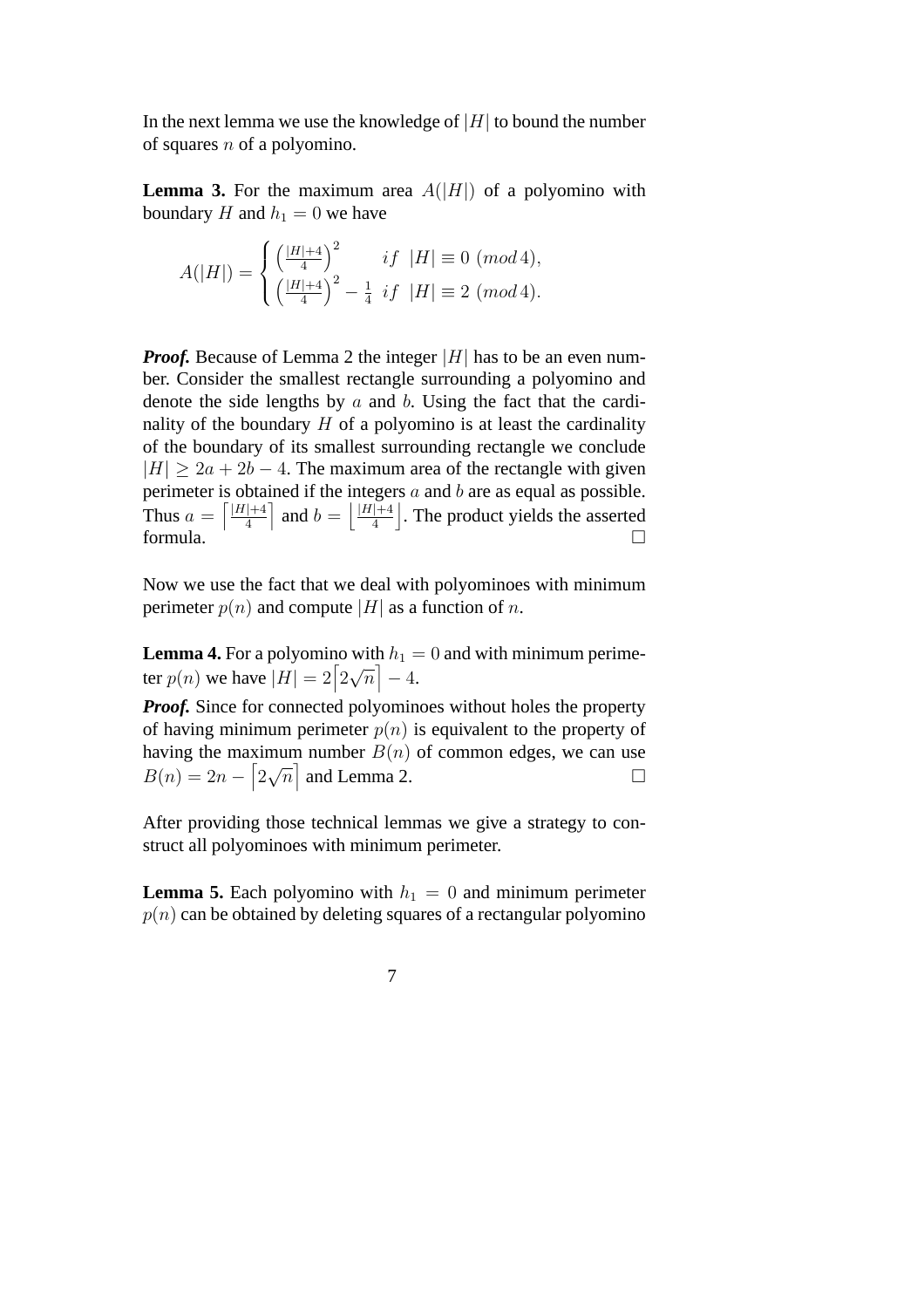with perimeter  $p(n)$  consisting of at least n squares.

*Proof.* Consider a polyomino  $P$  with boundary  $H$  and minimum perimeter  $p(n)$ . Denote its smallest surrounding rectangle by R. If the cardinality of the boundary of R is less than |H| then P does not have the minimum perimeter due to Lemma 2 and due to the fact that  $m = B(n)$  is increasing. Thus |H| equals the cardinality of the boundary of  $R$  and  $P$  can be obtained by deleting squares from a rectangular polyomino with perimeter  $p(n)$  and with an area at least n. Only squares of degree 2 can be deleted successively if the perimeter does not change.

For the following classes of *n* with  $s = \lfloor$ √  $\overline{n}$  we now characterize all rectangles being appropriate for a deletion process to obtain P with minimum perimeter  $p(n)$ .

**(i)**  $n = s^2$ .

From Lemmas 3 and 4 we know that the unique polyomino with minimum perimeter  $p(n)$  is indeed the  $s \times s$  square.

**(ii)**  $n = s^2 + t$ ,  $0 < t < s$ . **Since** 

$$
s^2 < n < \left(s + \frac{1}{2}\right)^2 = s^2 + s + \frac{1}{4}
$$

Lemma 4 yields  $|H| = 4s - 2$ . Denote the side lengths of the surrounding rectangle by a and b. With  $2a + 2b - 4 = |H| = 4s - 2$ we let  $a = s + 1 + c$  and  $b = s - c$  with an integer  $c \ge 0$ . Since at least *n* squares are needed for the delation process we have  $ab \ge n$ , yielding

$$
0\leq c\leq\Big\lfloor -\frac{1}{2}+\frac{1}{2}\sqrt{1+4s-4t}\Big\rfloor.
$$

8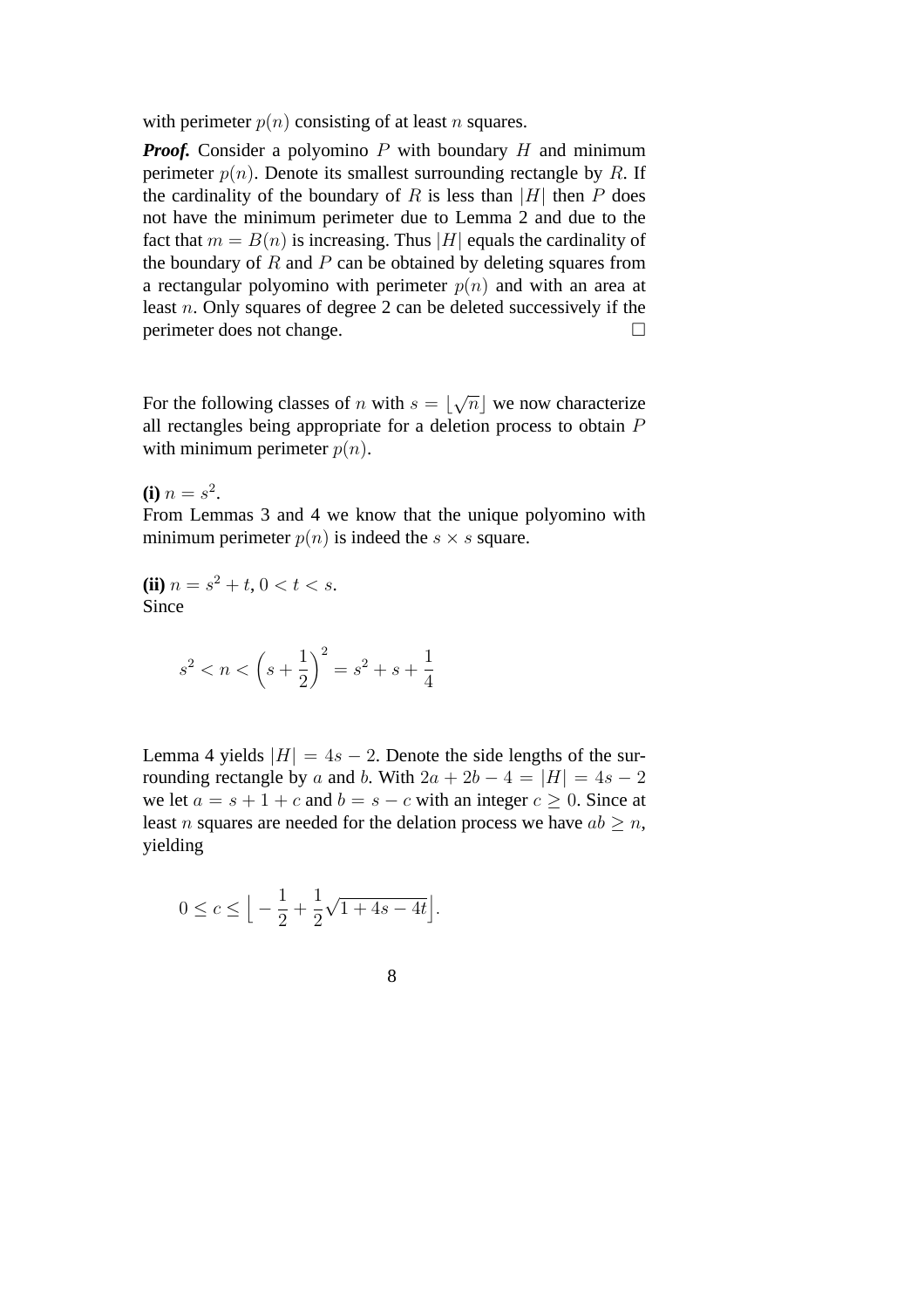**(iii)**  $n = s^2 + s$ .

The  $s \times (s + 1)$  rectangle is the unique polyomino with minimum perimeter  $p(n)$  due to Lemmas 3 and 4.

(iv) 
$$
n = s^2 + s + t
$$
,  $0 < t \le s$ .  
\nSince  
\n
$$
\left(s + \frac{1}{2}\right)^2 = s^2 + s + \frac{1}{4} < n < (s + 1)^2 = s^2 + 2s + 1
$$

Lemma 4 yields  $|H| = 4s$ . Again a and b denote the side lengths of the surrounding rectangle and we let  $a = s + 1 + c$  and  $b = s + 1 - c$ with an integer  $c > 0$ . The condition  $ab > n$  now yields

$$
0 \le c \le \left\lfloor \sqrt{1+s-t} \right\rfloor.
$$

We remark that the deletion process does not change the smallest surrounding rectangle since  $ab-n < b$ , that is the number of deleted squares is less than the number of squares of the smallest side of this rectangle.

In Lemmas 1, 2, 4, and 5 we have required  $h_1 = 0$ . We now argue that all polyominoes with  $h_1 > 0$  and with minimum perimeter  $p(n)$ are covered by the deletion process described above ((i)-(iv)).

**Lemma 6.** The construction of Lemma 5 also yields all polyominoes with minimum perimeter  $p(n)$  when  $h_1 > 0$ .

*Proof.* Any square of degree 1 determines two cases,  $n = s^2 + 1$  or  $n = s^2 + s + 1$ . (See the remark preceeding Lemma 1.) The deletion of this square leaves a polyomino  $P$  with minimum perimeter  $p(n-1)$ .

In the first case P has the shape of the  $s \times s$  square as in (i). Thus we get the original polyomino by deleting  $s - 1$  squares from the  $s \times (s + 1)$  rectangle and this is covered in (ii).

In the second case P has the shape of the  $s \times (s + 1)$  rectangle as in

9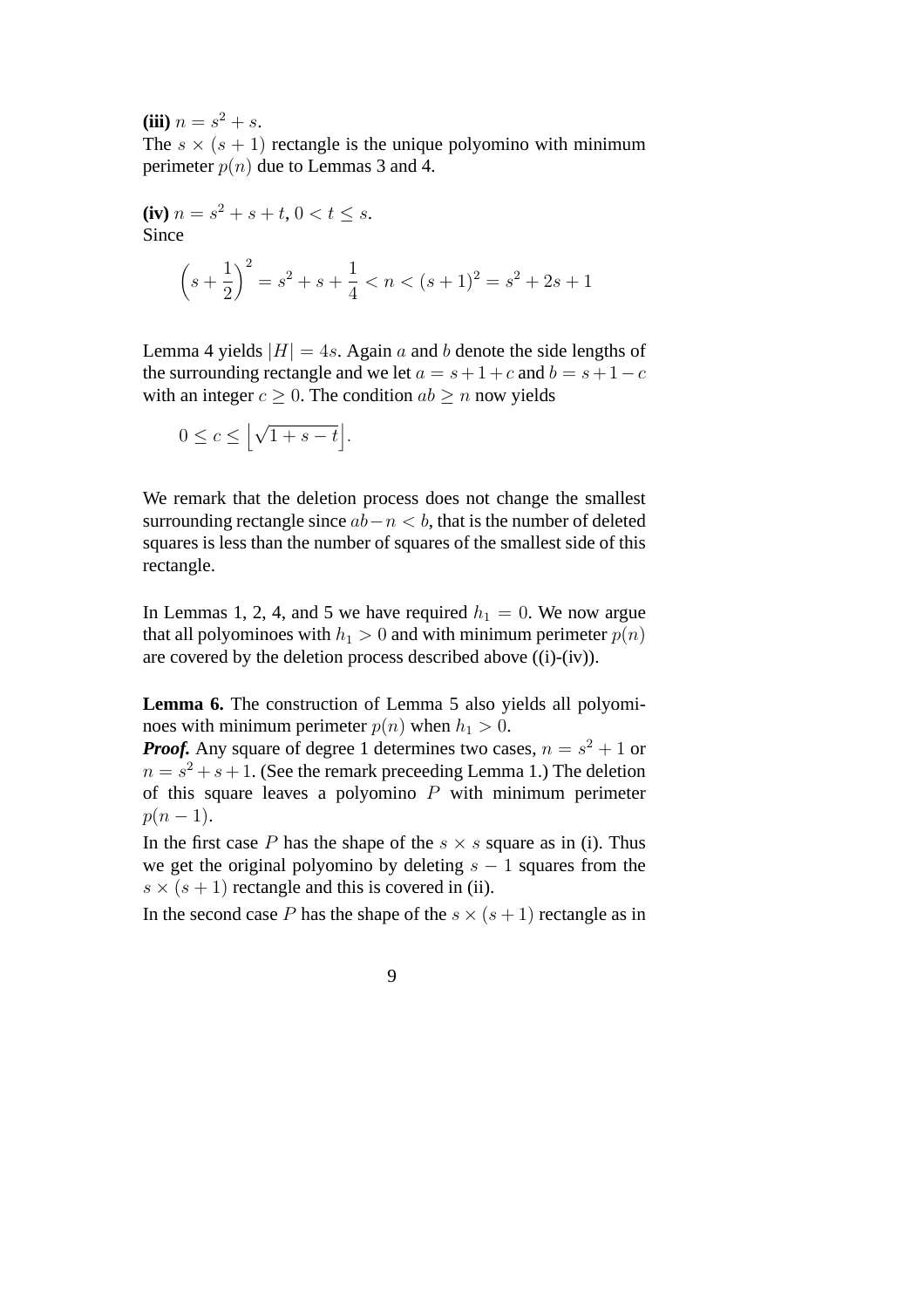(iii). Thus we get the original polyomino by deleting  $s - 1$  squares from the  $s \times (s + 2)$  rectangle or by deleting s squares from the  $(s + 1) \times (s + 1)$  square, and this is covered in (iv).

So far we have described those rectangles from which squares of degree 2 are removed. Now we examine the process of deleting squares from a rectangular polyomino. Squares of degree 2 can only be located in the corners of the polyomino. What shape has the set of deleted squares at any corner? There is a maximum square



Figure 4. Shape of the deleted squares at the corners.

of squares at the corner, the so called "Durfee square", together with squares in rows and columns of decreasing length from outside to the interior part of the polyomino. To count the different possibilities of the sets of deleted squares with respect to the number of the deleted squares we use the concept of a generating function  $f(x) = \sum_{i=0}^{\infty} f_i x^i$ . Here the coefficient  $f_i$  gives the number of different ways to use i squares. Since the rows and columns are ordered by their lengths they form Ferrer's diagrams with generating function  $\prod_{j=1}^{\infty} \frac{1}{1-x^j}$  each [2]. So the generating function for the sets of deleted squares in a single corner is given by

$$
a(x) = \prod_{j=1}^{\infty} \frac{1}{1 - x^j}.
$$

Later we will also need the generating function  $s(x)$  for the sets of deleted squares being symmetric with respect to the diagonal of the corner square. Since such a symmetric set of deleted squares consists of a square of  $k^2$  squares and the two mirror images of a Ferrer's

10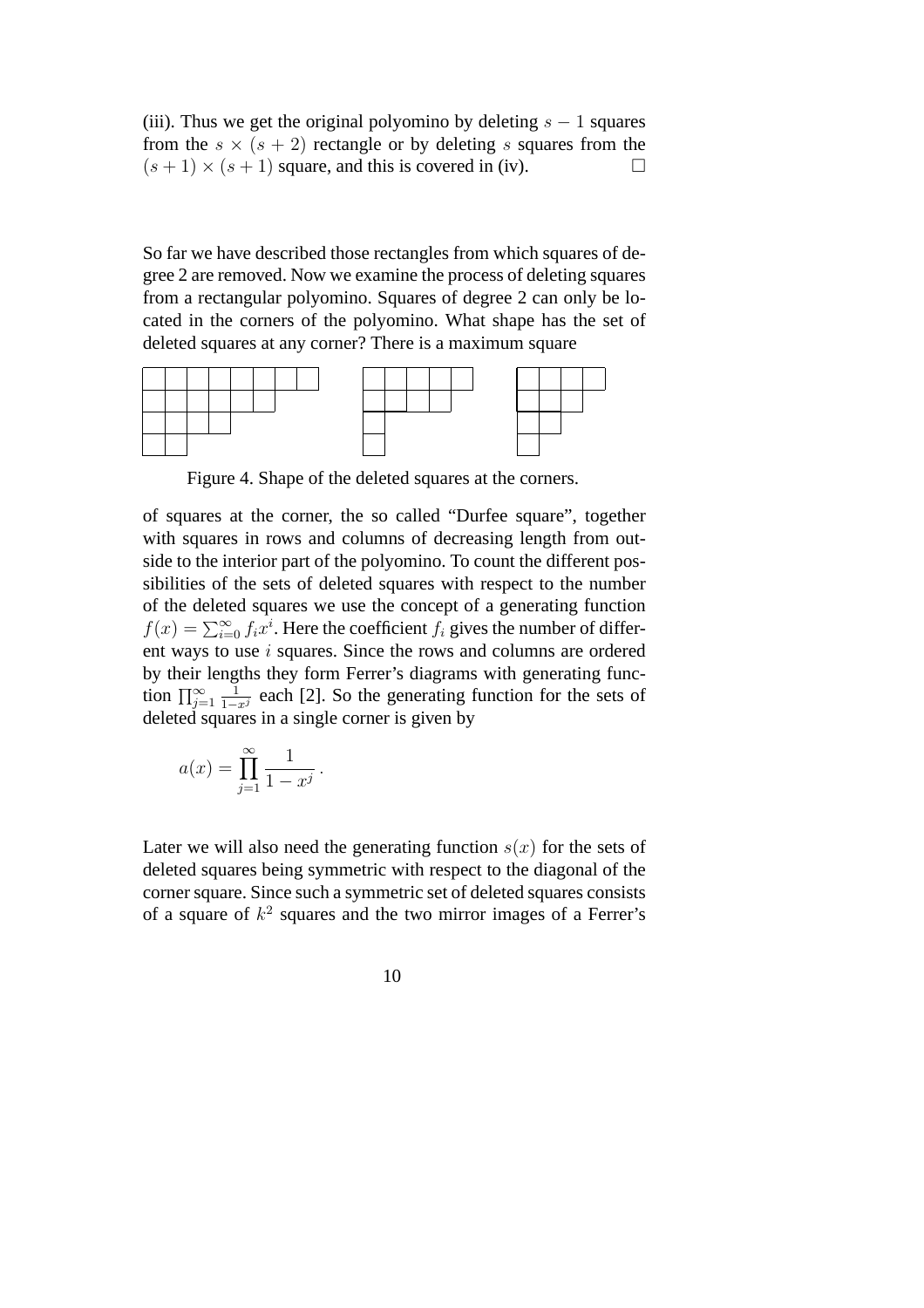diagrams with height or width at most  $k$  we get

$$
s(x) = 1 + \sum_{k=1}^{\infty} x^{k^2} \prod_{j=1}^{k} \frac{1}{1 - x^{2j}}.
$$

We now consider the whole rectangle. Because of different sets of symmetry axes we distinguish between squares and rectangles. We define generating functions  $q(x)$  and  $r(x)$  so that the coefficient of  $x<sup>k</sup>$  in  $q(x)$  and  $r(x)$  is the number of ways to remove k squares from all four corners of a square or a rectangle, respectively. We mention that the coefficient of  $x^k$  gives the desired number only if k is smaller than the small side of the rectangle.

Since we want to count polyominoes with minimum perimeter up to translation, rotation, and reflection, we have to factor out these symmetries. Here the general tool is the lemma of Cauchy-Frobenius, see e.g. [5]. We remark that we do not have to consider translations because we describe the polyominoes without coordinates.

**Lemma (Cauchy-Frobenius, weighted form).** Given a group action of a finite group G on a set S and a map  $w : S \longrightarrow R$  from S into a commutative ring R containing  $\mathbb Q$  as a subring. If w is constant on the orbits of G on S, then we have, for any transversal  $T$  of the orbits:

$$
\sum_{t \in T} w(t) = \frac{1}{|G|} \sum_{g \in G} \sum_{s \in S_g} w(s)
$$

where  $S_q$  denotes the elements of S being fixed by g, i.e.

$$
S_g = \{ s \in S | s = gs \}.
$$

For G we take the symmetry group of a square or a rectangle, respectively, for S we take the sets of deleted squares on all 4 corners, and for the weight  $w(s)$  we take  $x^k$ , where k is the number of squares in s. Here we will only describe in detail the application of this lemma for a determination of  $q(x)$ . We label the 4 corners of

11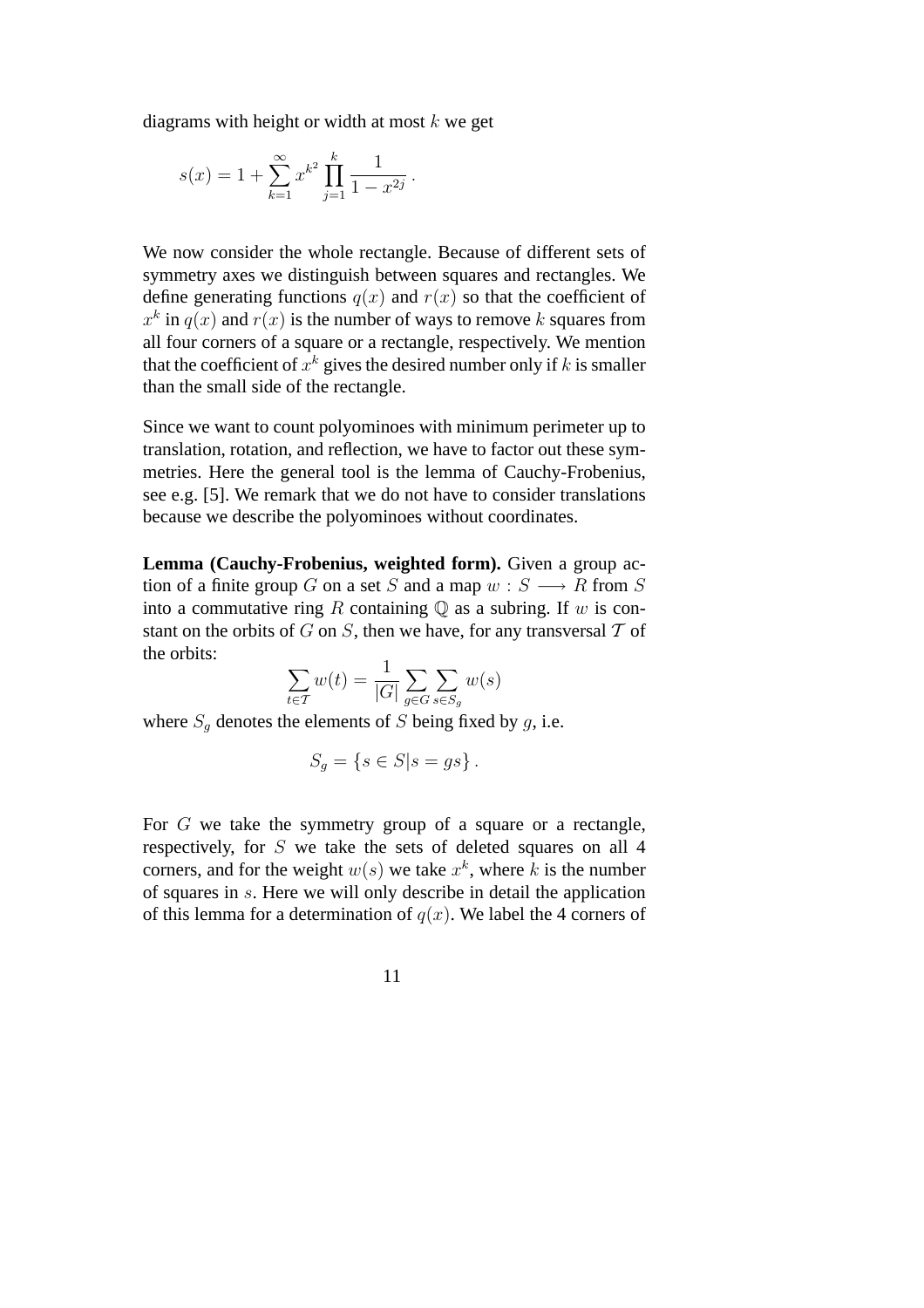the square by 1, 2, 3, and 4, see Figure 5. In Table 1 we list the 8



permutations  $g$  of the symmetry group of a square, the dihedral group on 4 points, together with the corresponding generating functions for the sets  $S_g$  being fixed by g.

| (1)(2)(3)(4) | $a(x)^4$        |
|--------------|-----------------|
| (1, 2, 3, 4) | $a(x^4)$        |
| (1,3)(2,4)   | $a(x^2)^2$      |
| (1, 4, 3, 2) | $a(x^4)$        |
| (1,2)(3,4)   | $a(x^2)^2$      |
| (1,4)(2,3)   | $a(x^2)^2$      |
| (1,3)(2)(4)  | $s(x)^2 a(x^2)$ |
| (1)(2,4)(3)  | $s(x)^2 a(x^2)$ |

Table 1. Permutations of the symmetry group of a square together with the corresponding generating functions of  $S_g$ .

The generating function of the set of deleted squares on a corner is  $a(x)$ . If we consider the configurations being fixed by the identity element  $(1)(2)(3)(4)$  we see that the sets of deleted squares at the 4 corners are independent and so  $|S_{(1)(2)(3)(4)}| = a(x)^4$ . In the

12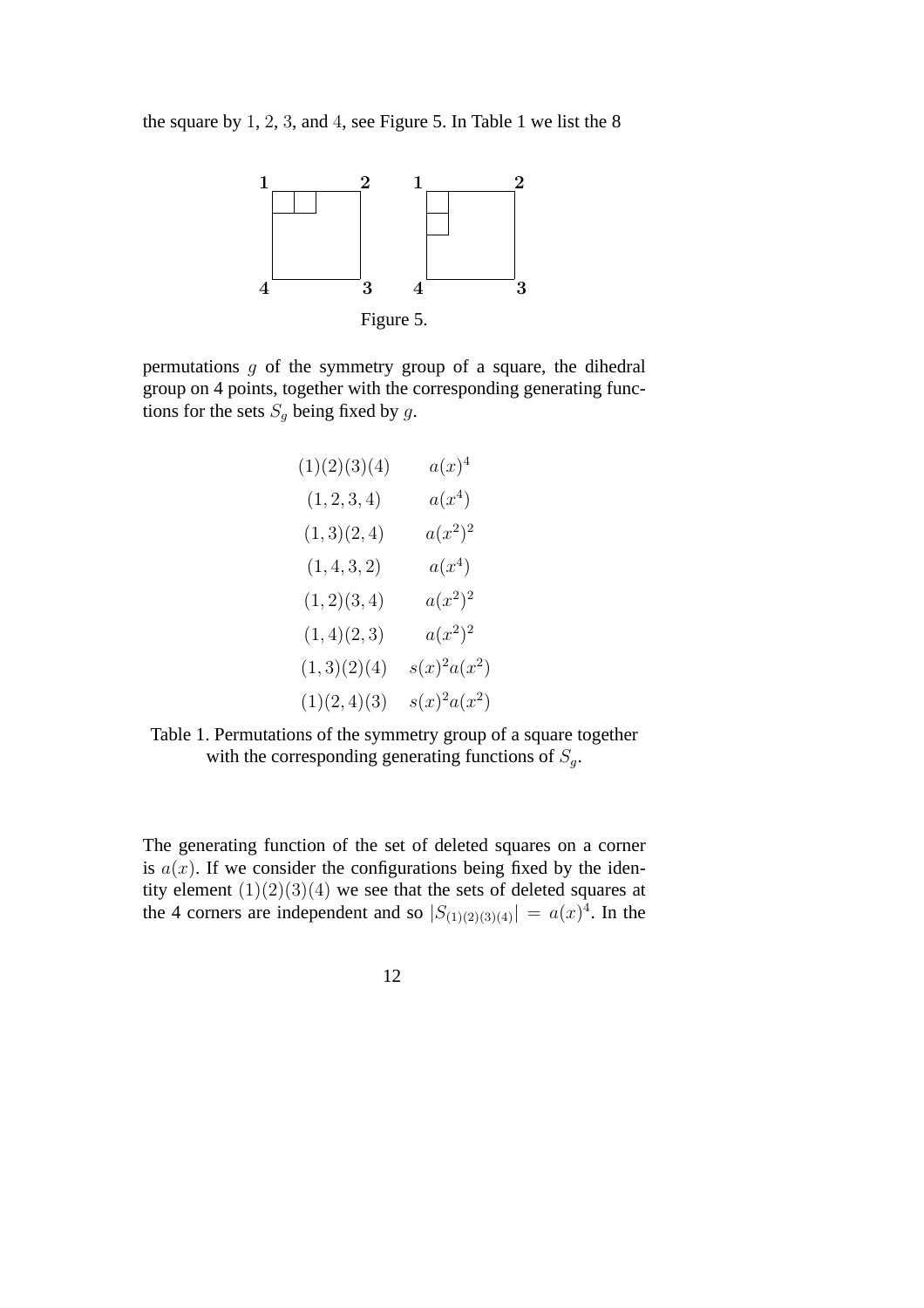case when  $g = (1, 2, 3, 4)$  the sets of deleted squares have to be the same for all 4 corners and we have  $|S_{(1,2,3,4)}| = a(x^4)$ . For the double transposition  $(1, 2)(3, 4)$  the sets of deleted squares at corners 1 and 2, and the sets of deleted squares at corners 3 and 4 have to be equal. Because the sets of deleted squares at corner points 1 and 3 are independent we get  $|S_{(1,2)(3,4)}| = a(x^2)^2$ . Next we consider  $g = (1)(2, 4)(3)$ . The sets of deleted squares at corners 2 and 4 have to be equal. If we apply  $q$  on the polyomino of the left hand side of Figure 5 we receive the polyomino on the right hand side and we see that in general the sets of deleted squares at corners 1 and 3 have to be symmetric. Thus  $|S_{(1)(2,4)(3)}| = s(x)^2 a(x^2)$ . The other cases are left to the reader. Summing up and a division by 8 yields

$$
q(x) = \frac{1}{8} (a(x)^4 + 3a(x^2)^2 + 2s(x)^2 a(x^2) + 2a(x^4))
$$
.

For the symmetry group of a rectangle we analogously obtain

$$
r(x) = \frac{1}{4} \left( a(x)^4 + 3a(x^2)^2 \right).
$$

With Lemma 6, the preceeding characterization of rectangles being appropriate for a deletion process and the formulas for  $a(x)$ ,  $s(x)$ ,  $q(x)$ , and  $r(x)$  we have the proof of Theorem 1 at hand.

We would like to close with the first entries of a complete list of polyominoes with minimum perimeter  $p(n)$ , see Figure 6.

#### **3 Acknowledgments**

I thank Ralf Gugisch, Heiko Harborth, Adalbert Kerber, and Axel Kohnert for many fruitful discussions during the preparation of this article.

13